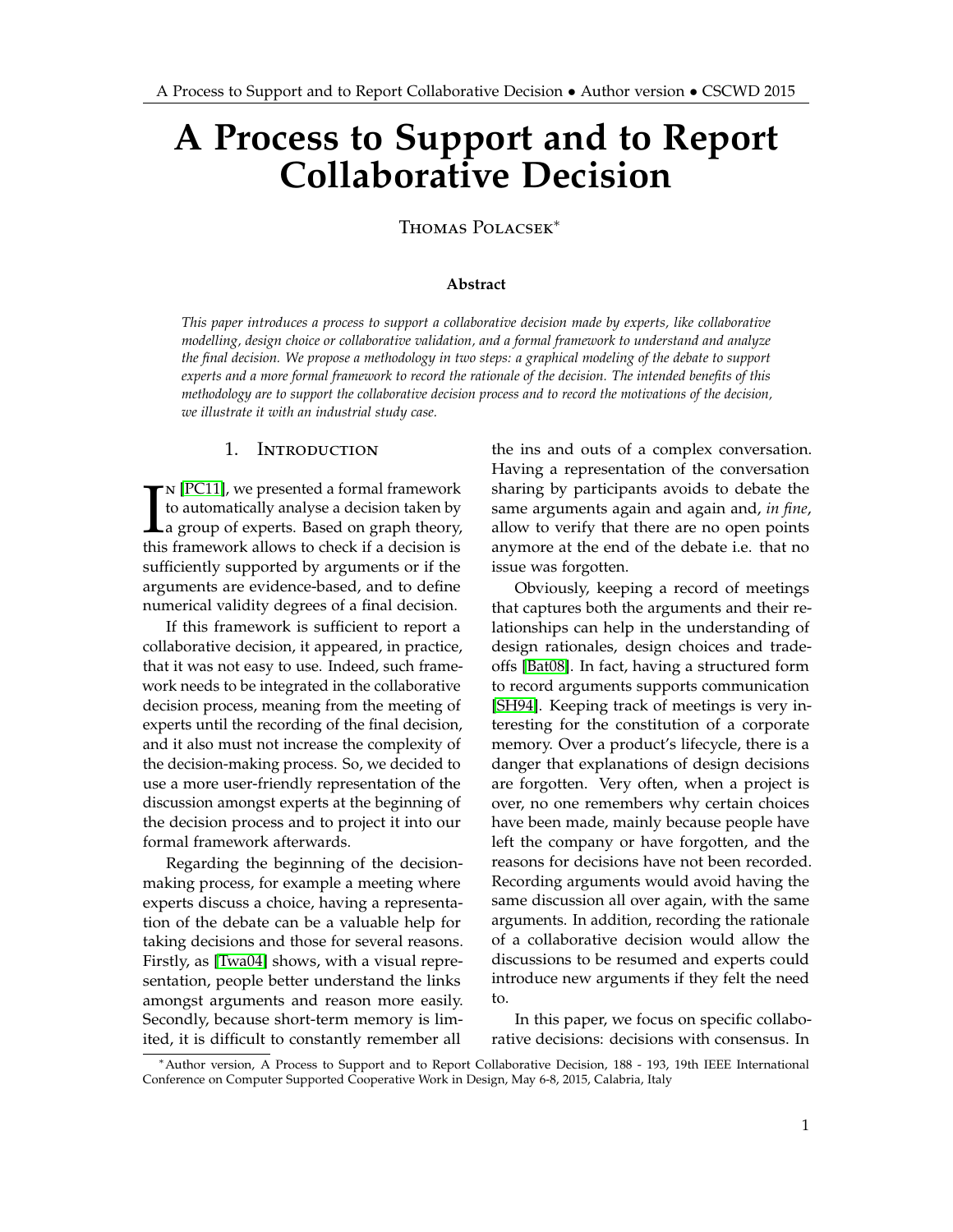other words, we focus on collaborative decisions where experts take only a single decision. This does not necessarily mean that all experts agree, but only that a decision is eventually taken. Take for instance a committee for the validation of a product. Suppose that, if all experts do not agree then the product is not validated. Therefore, in case of disagreement, we still have a final decision: the product is not validated. One might think that our hypothesis is very restrictive and in most collaborative decisions we do not have a single final decision but rather decisions, a set of options. But, in the European project TOICA<sup>[1](#page-1-0)</sup>, we have many cases where it is mandatory for an expert group to make a decision and a single decision. Indeed, we are in cases where not to make a decision, or to hesitate between several alternatives, can be a blocking element in the development process.

TOICA is a European project with 32 partners from eight countries. The purpose of TO-ICA is to improve aircraft design processes by modelling and simulating it in a collaborative environment. In this context, we have a specific decision maker, the aircraft architect, who is a specialist in conceiving, defining, planning and validating an overall aircraft design. For that, he is assisted by experts from different disciplines and, sometimes, from different companies. In TOICA, an aircraft architect and a group of expert often make collaborative decisions such as: the validation, or not, of a simulation, the pass, or not, for a product to the next Technology Readiness Level or tradeoffs between design alternatives in preliminary phases. Note that, in all these examples, decisions are not making only with "rational scientific" arguments but also with pragmatic arguments (like managerial arguments).

So, our aim is to support and to justify collaborative decision-making. For that, we propose a two-step process to support collaborative decision-making and to report and understand it. In this article, we will explain each step of our process and we will illustrate it with an example. More precisely, in Section [2,](#page-1-1)

we will explain how graphical argumentation can be used to capture the arguments of the experts during a debate as well as the relationships between these arguments. In Section [3,](#page-4-0) we will present how to record the decision, after it is taken, in our formal framework and Section [4](#page-6-0) is devoted to the conclusion.

# <span id="page-1-1"></span>2. Support and capture a collaborative decision

In this section we introduce how to capture a debate in a graphical way, with the support of argumentation visualisation tools.

# 2.1. Graphical representation of argumentation

A lot of works used graph visualisation to represent all kinds of activities such as rhetorical reasoning, inference, debates, and trials. In all these works, whether in computer science, legal, logic or linguistic fields, graphical representations of argumentations are "boxes and arrows" diagrams with boxes corresponding to arguments and arrows corresponding to relationships amongst arguments. Of course, it could be possible to use natural language, but the natural language is poorly structured, it is very difficult to track information with it and relations amongst arguments are not clear. The use of graphical notations in engineering sciences, like the Unified Modeling Language (UML), is now common. Recently, graphical notations appeared in a lot of engineering fields like system safety or requirements. Graphical notations, like the Goal Structuring Notation (GSN) [\[CPK04\]](#page-7-1), are used in the system safety domain to improve the comprehension of safety arguments amongst stakeholders. In the domain of requirements engineering, graphical notations are also used. We can cite, for example, the Requirement Diagram in Systems Modeling Language (SysML) or the KAOS approach[\[DvLF93\]](#page-7-2).

In the field of collaborative work, the first framework dedicated to the argumentation is

<span id="page-1-0"></span><sup>1</sup>Thermal Overall Integrated Conception of Aircraft <http://www.toica-fp7.eu/>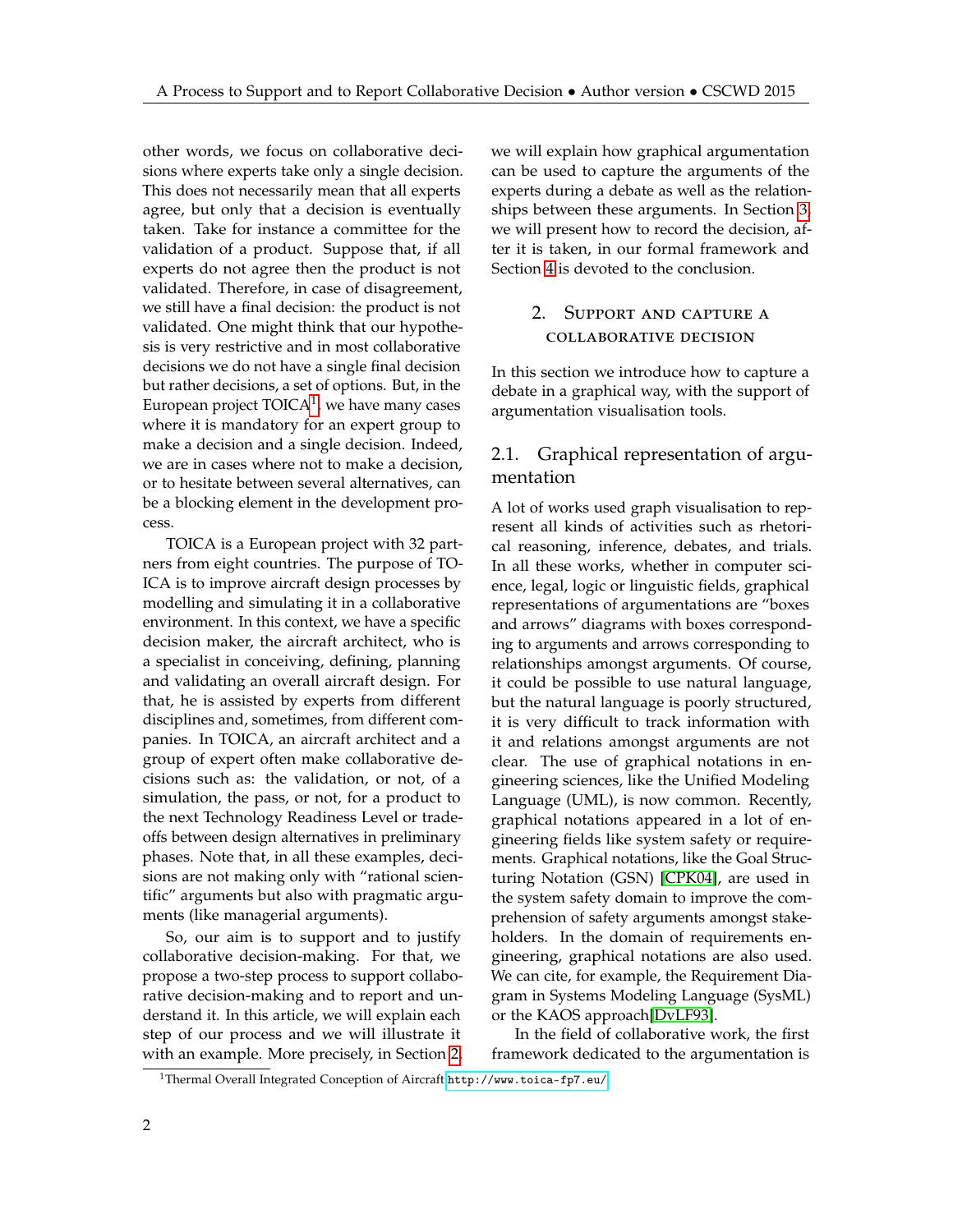Issue-Based Information Systems (IBIS) [\[KR70\]](#page-8-3). IBIS is an Information System and it was designed to support and to document an information process. IBIS [\[KBSC03\]](#page-8-4) define three elements: *Questions*, *Ideas* and *Arguments*. Questions are elements representing all questions relative to the topic of the debate. For instance, if a team of experts had to decide which model to use for a simulation, you could have a first question: *"what model to use?"*, but you could link to this root Question to a lot of Question elements such as *¸Sis a plate model fit-for-purpose?"*, is *"is a beam model fit-for-purpose?"* or *"what is the cost of a plate model?"*. Ideas are simply answers or solution of a Question and Arguments are opinions, facts, data, etc. An Argument could be specified in Pros, or Cons, if it supports, or attacks, an Idea. All these elements are linked by arrows forming a graph called an *argument map*. [\[KBSC03\]](#page-8-4) present a set of case studies and feedback on how IBIS is used in practice.

During the last decade, an increasing number of visual software has been developed to organise, structure and visualize ideas, tasks and concepts (like mind maps, concept maps, fishbone diagrams, etc.). Using graphics to support reasoning is not new, but the progress of human-computer interaction played a critical role in this evolution. Today, there is a lot of software for visual representation of the structure of an argument (for more information, the reader may refer to [\[RWM07\]](#page-8-5) for an overview of argumentation representation). For instance, we could name tools like Araucaria<sup>[2](#page-2-0)</sup>[\[RRK03\]](#page-8-6)[\[RR08\]](#page-8-7), Argumen-tative<sup>[3](#page-2-1)</sup>, ArguNet<sup>[4](#page-2-2)</sup>[\[SVB07\]](#page-8-8) or the IBIS software Compendium<sup>[5](#page-2-3)</sup>. In Compendium, new IBIS elements are added, like *List*, *Note* or *Decision*, and there are many relations to connect two elements, for instance: *support*, *specializes* or *expand*. Even if these new elements are needed to finely capture the rational of a debate, they increase the complexity of IBIS and therefore

the cognitive cost of using it.

## 2.2. Our methodology

Our aim is to support experts to come to a decision during a meeting. For that, we propose to capture all arguments given by experts in a document shared by all experts. The notation in this document should be as simple and intuitive as possible. The notation should be also very efficiently in the elicitation of the rational of the debate. A key point is that reading this notation should be natural for the experts, it should not cause cognitive overhead. At this step, it is important to understand that the *argumentation graph* is not a *decision tree*, it does not explain what to do and why a decision has been taken: the argumentation graph is just a report of the debate. We will see in section [3](#page-4-0) how we convert the argumentation graph to a decision tree.

Many works studied finely relations amongst arguments. For example, [\[Wal09\]](#page-8-9) studies the difference between two types of corroborative evidence, firstly, when two arguments support a claim and, secondly, when an argument supports a claim and the second argument is ancillary, it just supports the first argument. In fact, there are a large number of possible relations amongst arguments, but it is not possible to make all these kinds of distinctions on the fly during a meeting. Even if you just focus on relations like attack and support, sometimes, it is difficult to know if an argument given by an expert is pro or con, it could be just a piece of information. Moreover, marking explicitly an argument given by an expert con, in other words saying that an expert attacks an argument given by another expert, could create a feeling of aggression and disturb the collaborative process.

So, after testing a lot of possible notations, we choose to use a graph representation notation and to keep only the IBIS distinction between Argument and Question elements. In-

<span id="page-2-0"></span><sup>2</sup><http://araucaria.computing.dundee.ac.uk/doku.php>

<span id="page-2-1"></span><sup>3</sup><http://argumentative.sourceforge.net/>

<span id="page-2-2"></span><sup>4</sup><http://www.argunet.org/>

<span id="page-2-3"></span><sup>5</sup><http://compendium.open.ac.uk/>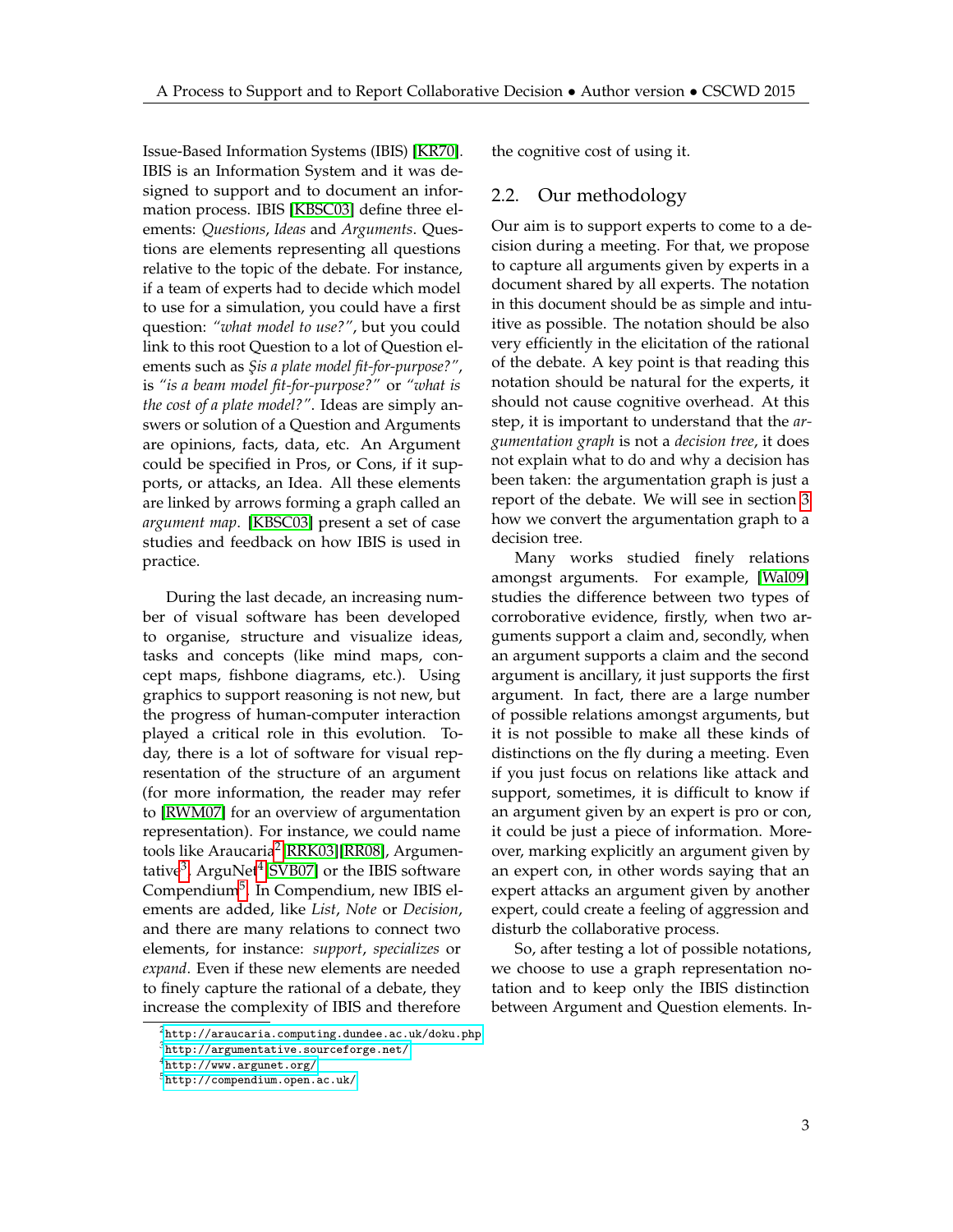<span id="page-3-0"></span>

**Figure 1:** *Argumentation graph example: reusability of the simulation (with Compendium)*

deed, the initial question of a meeting is often too generic and it is refined, clarified, in new questions throughout the meeting. Therefore, it is important to express these new questions and to make the difference between them and the rest of assertions given by experts.

In addition, we add to Question and Argument elements the name of the expert who gives the assertion. We are in a technical context and it is very important to know which expert said something to check if the expert is regarded as authoritative in the domain. For example, if a thermal expert asserts something about a thermal topic it could be considered more important than if the same expert says something about a structure topic.

In conclusion, our notation for argumentation graph has three elements:

- Argument, it consists of two parts, the statement given by expert and the name of the expert;
- Question, it is a special Argument,

marked with an "?", and the statement given by expert must be a question;

• Arrow, it connects two Arguments together, and we can give the following intuitive semantic: *"this argument says something about the other argument"*.

For us, an argumentation graph is only composed by Argument and Question elements, sometimes connected by Arrows, and with a special Question element, the *root Question*, which contains the issue of the meeting and with the expert part empty.

Note that, it is possible that an Argument is without any connection with any other argument (without Arrow). Such an argument means that an expert said something rationally unrelated to anything that was said during the debate, in other words we have an irrelevant argument in the rationale point of view. But, it does not mean that the argument is necessarily without value, so it is relevant that this piece of information is captured in the first step of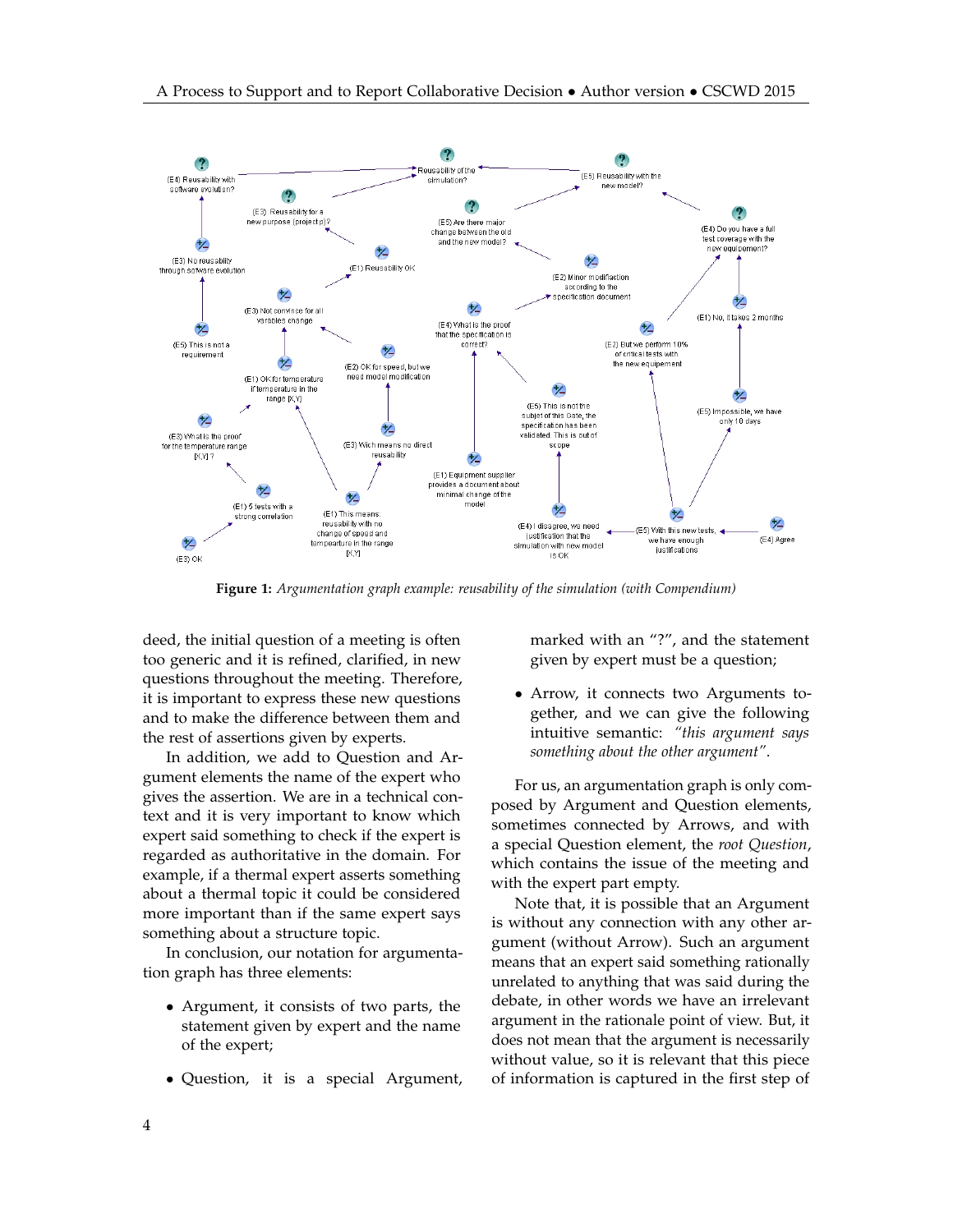our process.

## 2.3. Experimentation

In  $[DVP+13]$  $[DVP+13]$ , we defined the notion of quality gates in a simulation process, where a simulation, or a model, must be assessed and qualified, on the basis of verification and validation evidence, by a group of experts. This is a crucial point. Indeed, following the decision of the group of experts, the simulation process may stop. So we propose to use our decision support and capture methodology to support and to document the experts assessment, but also to help the decision maker to analyse and to understand the decisions taken at the gate.

The running example of this paper is an experimentation in the context of a quality gate, where an expert committee is convened to perform the validation of the reuse of a simulation in a new project, namely *p*, with a minor modification in the model of a component. The reuse is a common problem in design, indeed, as noted by [\[FG05\]](#page-8-10), 90% of design activities are based on existing design. We chose to perform one meeting, face-to-face, and the quality gate committee is composed of five experts from different companies:

- expert 1 (*E*1) and expert 2 (*E*2). They are in charge of the simulation. They have simulation evidence such as tests results or information about modifications of the component's model;
- expert 3 (*E*3), a thermal design expert;
- expert 4 (*E*4), represents the users of the simulation;
- expert 5 (*E*5), the business expert (person in charge of the planning of the project, cost, delay, ...).

Capturing arguments and rationale during an expert meeting requires attention and argumentation knowledge. To avoid bias, one of these experts in the meeting cannot perform this task. Therefore, we chose to use an argumentation specialist, independent from the experts (he does not work in the same company), and is able to report the arguments impartially.

To capture debates during our experimentations we tried three methods. Firstly, the specialist is like a secretary of the meeting, she captures the debate, but does not interact with the experts. Secondly, the specialist is like in the first case except that at the end of the meeting, she interacts with the experts and shows them issues remained open for a new round of discussion. Thirdly, the specialist acts both as facilitator and secretary, she interacts with experts throughout the meeting.

Finally, in all our experimentations, all experts preferred the third method. With a facilitator, the debate between experts is richer, the argumentation loops, where the same arguments come back again and again, are avoided and no issue is forgotten in the passion of the meeting.

In Figure [1](#page-3-0) we give the argumentation graph of our example using the method three, the specialist acts both as facilitator and secretary of the meeting. For this experimentation, we chose to use the software Compendium for argumentation mapping. Compendium is released by the not-for-profit Compendium Institute and the source code was released under LGPL licence.

# <span id="page-4-0"></span>3. Report and analyze a collaborative decision

At this step, the group of experts has taken a decision. The experts have given arguments and there were arguments for both sides, pro and con of the final choice. In [\[PC11\]](#page-8-0) we propose a formal representation framework, a decision tree, mapping the deliberation of the experts in order to help the decision maker to understand the final choice and to perform automatic analyses. In this section, after a brief presentation of our framework, we will illustrate how to use decision tree in our example.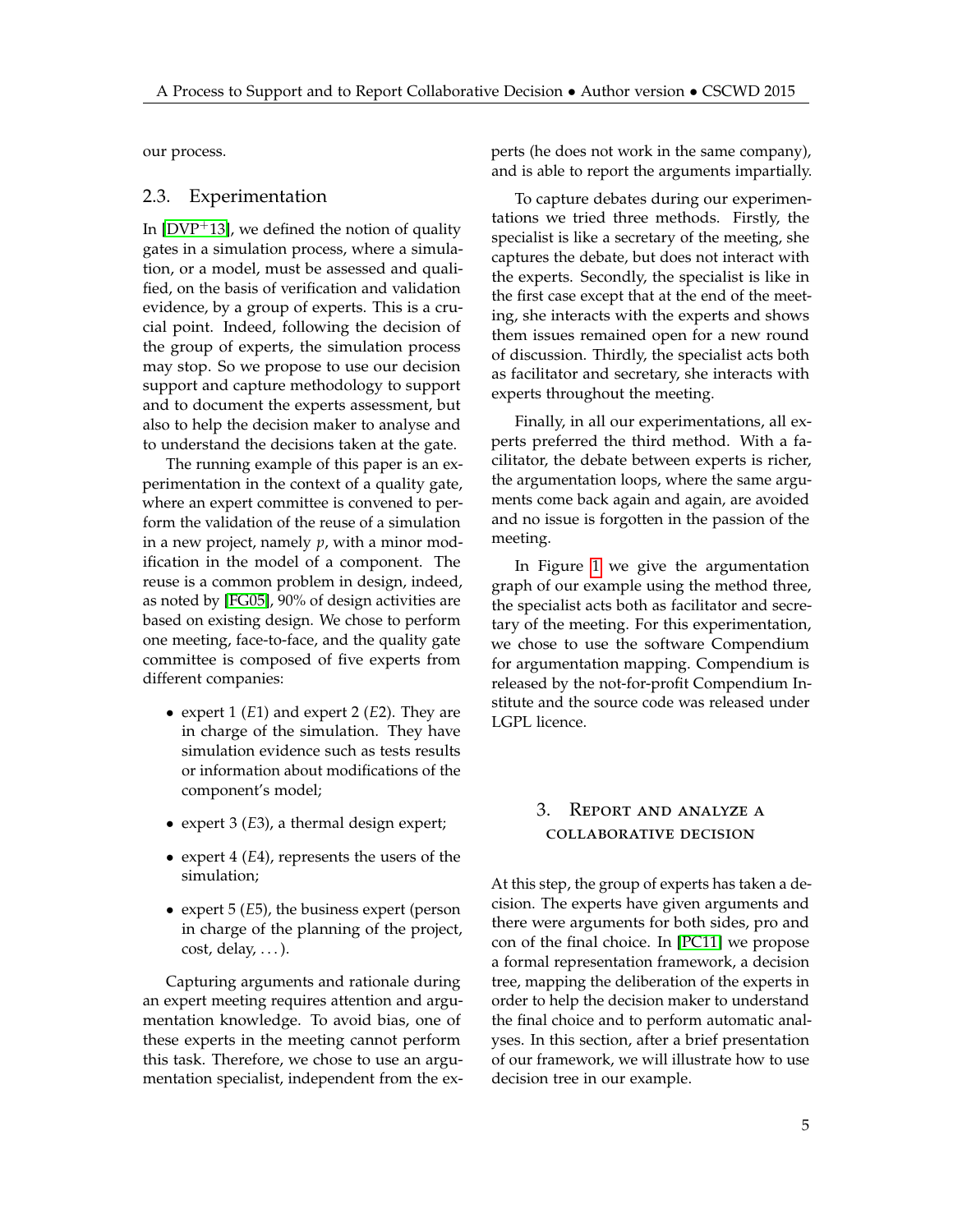## 3.1. An argumentation framework

After the experts have reached a consensus, it is useful to structure it in a formal framework to record it. If there are many works in argumen-tation representation<sup>[6](#page-5-0)</sup>, a lot of them, unfortunately, are interested in dialectic and defeasible evidence representation. Still, it is possible to use this legacy to define some properties and measures to help the managers understand the debate.

In our framework, the principal element is the *Argument Node*. Argument Node is defined as a triple. The first item is an expert assertion represented by a proposition in natural language. The second item is the name of the expert (the one who came up with the argument). Finally, the third item is a list of evidence given by the agent to support the assertion (evidence can consist of mathematical models, academic articles, simulation results, demonstrations, past projects references, business reasons, etc.).

In fact, because our framework is included in an information system, the second item, the name of the expert, can be a link to information about the expert like name, company, credentials, etc. and the third item, the list of evidence, can be links to evidence documents.

So, an Argument Node is a triplet hΨ,*e*,*s*i where:

- Ψ is a proposition in natural language;
- $e \in E$ , with *E* the set of experts;
- *s* is a set of proposition, possibly empty (denoted ∅).

We have a particular Argument Node, the *Conclusion*, defined as follows: Conclusion is an Argument Node  $\langle \Psi, E, \emptyset \rangle$ .

Argumentation theory studies many relations amongst arguments, and the various associated subcategories. Here, we are in the context of a technical meeting and it seems reasonable to consider that at each stage of the meeting, an expert utters an assertion that simply *corroborates* (or supports) or *attacks* (or challenges) a previous assertion.

Finally, in our framework, a decision tree,  $DT = (V, A)$ , is a connected directed acyclic  $graph<sup>7</sup>$  $graph<sup>7</sup>$  $graph<sup>7</sup>$  with:

- vertex in *V* are Argument Nodes;
- there is one and only one sink $8$  which is a conclusion;
- each edge in *A* between  $v_1$  and  $v_2$  is labelled with  $+$  if  $v_1$  corroborates  $v_2$ ;
- each edge in *E* between  $v_1$  and  $v_2$  is labelled with  $-$  if  $v_1$  attacks  $v_2$ ;
- two vertices are connected by at most one edge.

#### 3.2. Our methodology

We have on side an argumentation graph, which keeps track of the meeting and records all ideas raised, and, on the other side, a formal framework to store the rational of a decision. Of course, we need to store both in the corporate memory. The point is how to extract the decision tree from the argumentation graph? For that, we use a simple methodology. Today, this extraction is not automated, it is done by a human, in practice the facilitator.

For that, we use a simple three-step method. Firstly, the debate ends because the group of experts takes a decision. In the decision tree, we no longer have a Question as it has turned into a Conclusion. The conclusion of the debate is one of the alternatives that has been chosen by the group of experts. It represents a complex idea that has been decomposed into several questions. However, in a debate, many hypotheses could be criticised. Experts promote ideas, but at the end there is only one conclusion to the debate. In this step, we do not want to track all experts' options, but only

<span id="page-5-0"></span> $6T$ oday, the study of the validity of an argument and its underlying mechanisms is studied by a variety of disciplines such as computer science (through artificial intelligence), linguistics, epistemology and the legal sciences, see [\[PC11\]](#page-8-0).

<span id="page-5-1"></span><sup>7</sup>A *DAG* (directed acyclic graph) is a graph *G* = (*V*, *A*) where *V* is a set of vertices, or nodes, and *A* set of directed edges (arrows), each edge connecting one vertex to another, such that there is no cycle.

<span id="page-5-2"></span><sup>8</sup>A *sink* is a particular node with only incoming edges.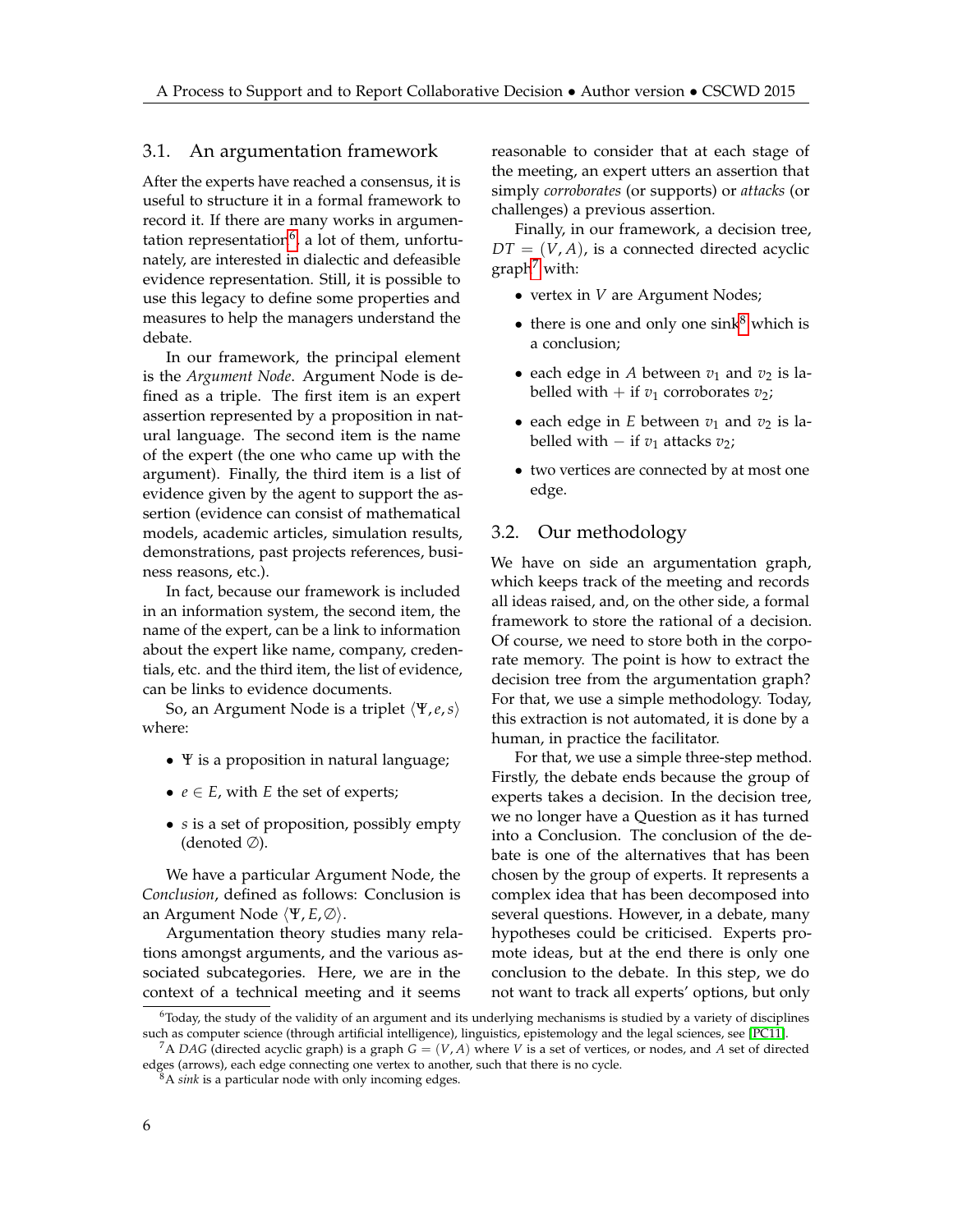the final choice of the group. Consequently, we cut all branches of the argumentation graph linked to the root Question and those that are not part of the debate conclusion.

In some cases, this choice could be drastic. Take for example the argumentation graph for *"which model to use for a simulation"* given in Figure [2.](#page-6-1) If the answer of experts is *use a beam model*, we take *use a beam model* as Conclusion of the decision tree and cut all nodes related to *plate models*.

<span id="page-6-1"></span>

**Figure 2:** *Example of "*cut*" from argumentation graph to decision tree*

Secondly, we need to identify for every relation amongst Arguments in argumentation graph whether it is a corroborate or an attack relation. In the decision tree, it should be noted that all arguments are relevant to the discussion since they corroborate or attack a previous one. Thirdly and last, we add links from Argument Nodes to evidence documents.

## 3.3. Experimentation

We create a tool for decision tree visualisation. Our tool colors automatically in red the arguments that are against the Conclusion and in green those who are pro and it labels the arguments with evidence. It also performs the two following automatic analyzes: detection of assertions from the same experts both pro and con the conclusion; calculating a validity degrees for the Conclusion. The visualisation

of the decision tree for the running example in our tool is given in Figure [3.](#page-7-4)

Surprisingly, the automatic analyses do not add a lot of information in this example. Indeed, no expert gave arguments both pro and con the decision and all of our validity degrees<sup>[9](#page-6-2)</sup> are at 100%. We do not have a clear explanation, but, in the light of our experiments, it would seem that trade-off decisions are more controversial than validation decisions (like in a quality gate).

However, in this example, automatic analyses enlighten the fact that the argument given by expert 5 *"with this new tests, we have enough justifications"* is not supported by evidence. It could be a problem because the argument is in a key position in the decision rationale, but here, the decision maker agrees with this argument.

In our experimentation, from the decision maker point of view, the benefit of having our decision tree is to have mechanisms to collect, analyse and store the decisions taken at the quality gate and to document the experts assessment attached to the decision.

## 4. Conclusion

<span id="page-6-0"></span>We introduced a methodology in two steps: the first step is to capture the debate; the second one is to report and analyse the conclusion of the debate. For capturing the debate, we use a graphical notation of arguments and relations amongst arguments. In the second step, we analyse the captured debate and simplify it. The report of the debate is thus the part of the diagram that summarizes arguments defining, supporting or challenging the conclusion. At the end, the decision maker has a clear representation of the debate; for each decision, the manager has a graphical representation of the argument with its associated analysis and all this structured information can be stored in a corporate memory.

We considered in this work that decisions are taken during a face-to-face meeting, in fact,

<span id="page-6-2"></span> $^9$ In fact, we have defined different degree of validity (see [\[PC11\]](#page-8-0)) like, for instance, the number of sources in the DAG against the conclusion over the number of sources.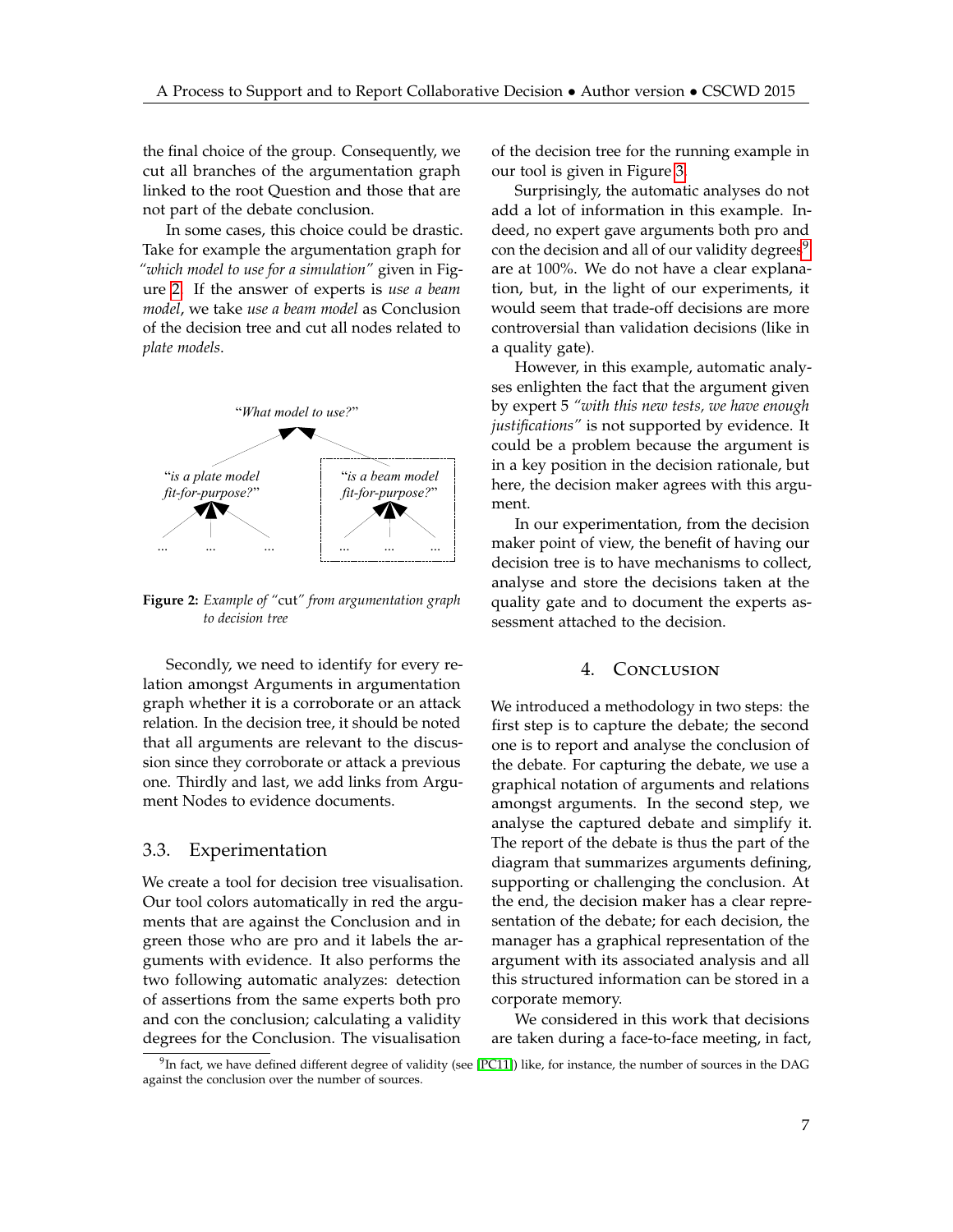<span id="page-7-4"></span>

**Figure 3:** *Decision tree example: report the decision of experts*

in a context of international projects, this is less and less the case. In future work, we will need to adapt our methodology to virtual meetings with collaborative tools, where a decision is taken over a long period of time.

To conclude, the transformation from an argumentation graph to a decision tree is manual, and is relies on the person recording the debate. There is a risk that some arguments get lost in the course of the process. Today, only the review by the experts can prevent any loss (during argumentation pruning, links addition, etc.). This emphasizes the importance of the specialist who will perform the support and capture step. This role shall be played by a person that is properly trained to exercise this role and is as much as possible independent from the stakes, stepping back and being able to impartially report the arguments. Ideally this role shall be played by a third-party, especially if the argumentation is performed in the context of a customer-supplier relationship.

### **ACKNOWLEDGMENT**

The research leading to these results has received funding from the European Union Seventh Framework Programme (FP7/2007-2013) under grant agreement  $n^{0}604981$ .

## **REFERENCES**

- <span id="page-7-0"></span>[Bat08] I. Bate. Systematic approaches to understanding and evaluating design trade-offs. *Journal of Systems and Software*, 81:1253–1271, 2008.
- <span id="page-7-1"></span>[CPK04] Paul Chinneck, David Pumfrey, and Tim Kelly. Turning up the heat on safety case construction. In *In Practical Elements of Safety: Proceedings of the Twelfth Safety-critical Systems Symposium*, pages 223–240. Springer, 2004.
- <span id="page-7-2"></span>[DvLF93] Anne Dardenne, Axel van Lamsweerde, and Stephen Fickas. Goaldirected requirements acquisition. *Sci. Comput. Program.*, 20(1-2):3–50, 1993.
- <span id="page-7-3"></span>[DVP+13] Jean-Claude Dunyach, Luc Vincent, Thomas Polacsek, Sandrine Huet, Guillaume Pelissier, and Joseph Merlet. Quality-Oriented Capabilities to Support and Assess Behavioural Digital Aircraft Simu-